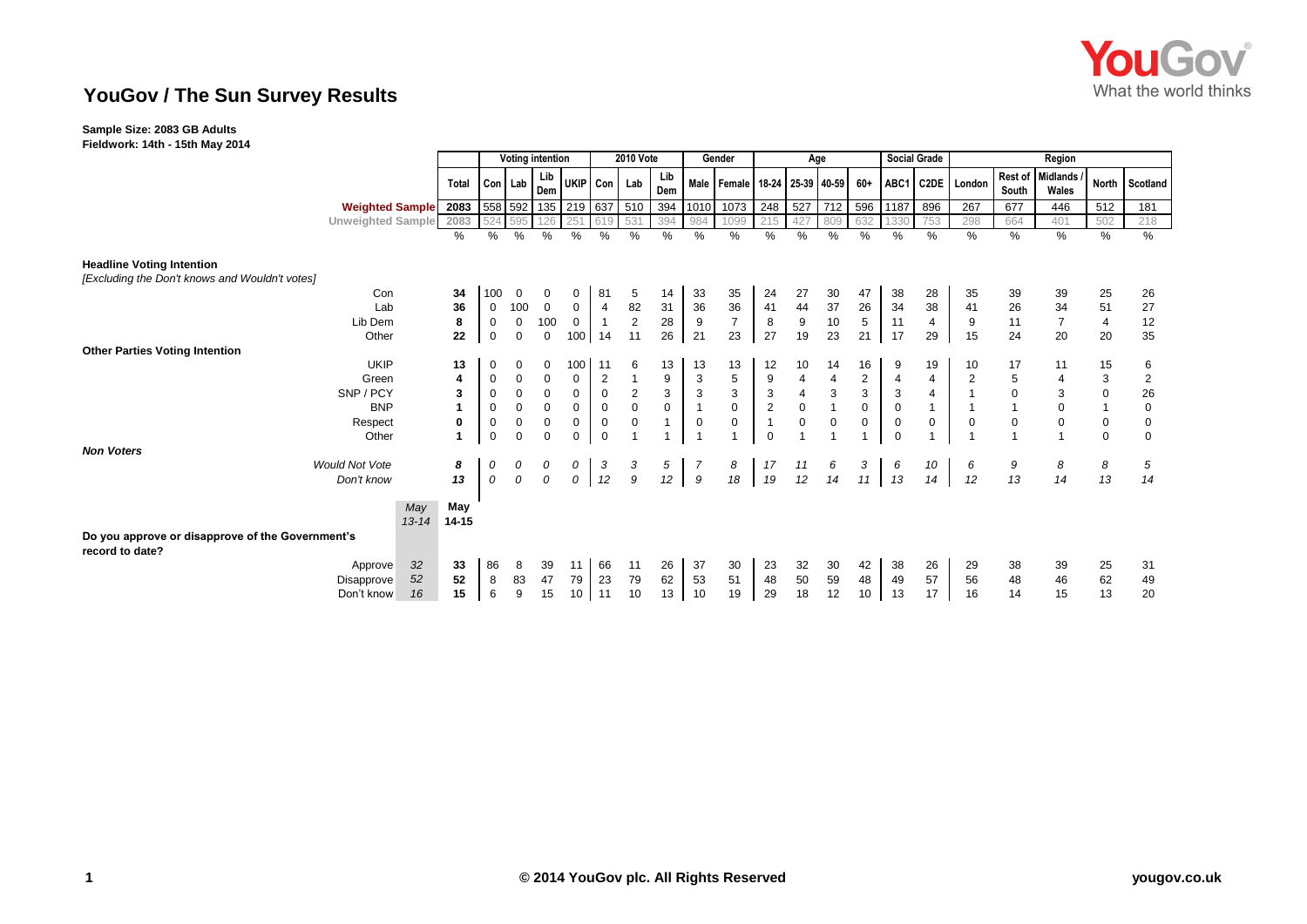

**Sample Size: 2083 GB Adults Fieldwork: 14th - 15th May 2014**

|                                                                                    |                |                | <b>Voting intention</b> |                |                | 2010 Vote   |             |            | Gender           |            | Age                                   |                |      |                | <b>Social Grade</b> |      | Region            |        |                |                           |                |             |
|------------------------------------------------------------------------------------|----------------|----------------|-------------------------|----------------|----------------|-------------|-------------|------------|------------------|------------|---------------------------------------|----------------|------|----------------|---------------------|------|-------------------|--------|----------------|---------------------------|----------------|-------------|
|                                                                                    |                | Total          | Con                     | Lab            | Lib<br>Dem     | <b>UKIP</b> | Con         | Lab        | Lib<br>Dem       |            | Male   Female   18-24   25-39   40-59 |                |      |                | $60+$               | ABC1 | C <sub>2</sub> DE | London | South          | Rest of Midlands<br>Wales | <b>North</b>   | Scotland    |
| <b>Weighted Sample</b>                                                             |                | 2083           |                         | 558 592        | 135            | 219 637     |             | 510        | 394              | 1010       | 1073                                  | 248            | 527  | 712            | 596                 | 1187 | 896               | 267    | 677            | 446                       | 512            | 181         |
| <b>Unweighted Sample</b>                                                           |                | 2083           | 524                     | 595            | 126            | 251         |             | 531        | 394              | 984        | 1099                                  | 215            | 42   | 809            | 632                 | 1330 | 753               | 298    | 664            | 401                       | 502            | 218         |
|                                                                                    |                | %              | $\%$                    | $\%$           | %              | %           | %           | $\%$       | %                | %          | $\%$                                  | $\frac{1}{2}$  | $\%$ | $\%$           | $\%$                | %    | $\%$              | %      | %              | $\frac{0}{0}$             | %              | $\%$        |
|                                                                                    | April<br>23-24 | May<br>14-15   |                         |                |                |             |             |            |                  |            |                                       |                |      |                |                     |      |                   |        |                |                           |                |             |
| It seems rather old and tired                                                      |                |                |                         |                |                |             |             |            |                  |            |                                       |                |      |                |                     |      |                   |        |                |                           |                |             |
| Applies most to the Conservatives                                                  | 35             | 32             | 3                       | 62             | 38             | 37          | 8           | 54         | 45               | 34         | 31                                    | 25             | 40   | 38             | 22                  | 32   | 33                | 34     | 27             | 34                        | 37             | 33          |
| Applies most to Labour                                                             | 28             | 29             | 56                      | 6              | 39             | 31          | 51          | 9          | 28               | 33         | 25                                    | 28             | 19   | 28             | 39                  | 33   | 24                | 30     | 34             | 29                        | 23             | 24          |
| Applies most to the Liberal Democrats                                              | 11             | 13             | 19                      | 12             | $\overline{2}$ | 15          | 18          | 13         | $\overline{7}$   | 12         | 13                                    | $\sqrt{5}$     | 9    | 13             | 18                  | 12   | 14                | 12     | 12             | 13                        | 13             | 13          |
| Applies to none of them                                                            | 10             | 10             | 13                      | 11             | 11             | 5           | 12          | 11         | 9                | 10         | 11                                    | 10             | 12   | 9              | 11                  | 12   | 9                 | 11     | 12             | $\overline{7}$            | 12             | $\bf8$      |
| Don't know                                                                         | 15             | 16             | 8                       | 10             | 11             | 12          | 10          | 13         | 12               | 10         | 21                                    | 33             | 19   | 12             | 10                  | 12   | 21                | 13     | 15             | 17                        | 15             | 22          |
| Even if I don't always agree with it, at least its heart is in<br>the right place' |                |                |                         |                |                |             |             |            |                  |            |                                       |                |      |                |                     |      |                   |        |                |                           |                |             |
| Applies most to the Conservatives                                                  | 21             | 23             | 58                      | 5              | 8              | 21          | 52          | 6          | 9                | 23         | 22                                    | 13             | 14   | 22             | 35                  | 25   | 19                | 25     | 25             | 24                        | 18             | 18          |
| Applies most to Labour                                                             | 30             | 28             | 5                       | 70             | 20             | 14          | 6           | 62         | 30               | 30         | 26                                    | 23             | 31   | 31             | 24                  | 28   | 29                | 33     | 22             | 27                        | 37             | 23          |
| Applies most to the Liberal Democrats                                              | 14             | 15             | 16                      | $\overline{7}$ | 60             | 6           | 12          | 8          | 33               | 16         | 13                                    | 12             | 18   | 16             | 11                  | 19   | 9                 | 13     | 18             | 15                        | 11             | 13          |
| Applies to none of them                                                            | 21             | 20             | 14                      | 11             | $\overline{7}$ | 49          | 20          | 13         | 19               | 20         | 21                                    | 22             | 17   | 22             | 20                  | 19   | 23                | 18     | 19             | 21                        | 21             | 27          |
| Don't know                                                                         | 13             | 14             | $\overline{7}$          | $\overline{7}$ | 5              | 10          | 9           | 11         | 9                | 10         | 18                                    | 31             | 19   | 9              | 9                   | 10   | 20                | 11     | 16             | 13                        | 13             | 19          |
| It seems to have succeeded in moving on and left its past<br>behind it             |                |                |                         |                |                |             |             |            |                  |            |                                       |                |      |                |                     |      |                   |        |                |                           |                |             |
| Applies most to the Conservatives                                                  | 17             | 20             | 54                      | 5              | 11             | 9           | 41          | 5          | 14               | 21         | 19                                    | 17             | 16   | 18             | 26                  | 22   | 16                | 22     | 23             | 20                        | 15             | 18          |
| Applies most to Labour                                                             | 20             | 19             | 4                       | 46             | 12             | 12          | 6           | 41         | 21               | 22         | 16                                    | 14             | 21   | 20             | 19                  | 18   | 20                | 22     | 15             | 19                        | 23             | 19          |
| Applies most to the Liberal Democrats                                              | 5              | 5              | 3                       | 6              | 21             | 3           | $\mathsf 3$ | $\sqrt{5}$ | $\boldsymbol{9}$ | $\sqrt{5}$ | $\,6$                                 | $\overline{5}$ | 6    | $\overline{7}$ | 4                   | 6    | 4                 | 4      | 5              | $\overline{7}$            | $\,6\,$        | $\mathsf 3$ |
| Applies to none of them                                                            | 40             | 39             | 31                      | 32             | 41             | 61          | 38          | 35         | 45               | 41         | 37                                    | 29             | 35   | 43             | 41                  | 40   | 37                | 38     | 40             | 36                        | 39             | 41          |
| Don't know                                                                         | 18             | 17             | 8                       | 12             | 14             | 14          | 11          | 15         | 11               | 12         | 22                                    | 34             | 23   | 12             | 10                  | 13   | 22                | 15     | 17             | 18                        | 17             | 19          |
| It seems to appeal to one section of society rather than to                        |                |                |                         |                |                |             |             |            |                  |            |                                       |                |      |                |                     |      |                   |        |                |                           |                |             |
| the whole country                                                                  |                |                |                         |                |                |             |             |            |                  |            |                                       |                |      |                |                     |      |                   |        |                |                           |                |             |
| Applies most to the Conservatives                                                  | 50             | 49             | 21                      | 77             | 57             | 53          | 24          | 73         | 63               | 50         | 48                                    | 41             | 50   | 55             | 45                  | 48   | 50                | 52     | 46             | 46                        | 52             | 53          |
| Applies most to Labour                                                             | 20             | 20             | 44                      | 6              | 23             | 17          | 41          | 8          | 14               | 23         | 19                                    | 15             | 16   | 21             | 25                  | 24   | 15                | 19     | 25             | 19                        | 19             | 15          |
| Applies most to the Liberal Democrats                                              | 8              | $\overline{7}$ | 12                      | 6              | $\overline{7}$ | 9           | 10          | 6          | 6                | 8          | $\overline{7}$                        | 5              | 6    | 6              | 11                  | 7    | 7                 |        | $\overline{7}$ | 7                         | $\overline{7}$ | 8           |
| Applies to none of them                                                            | $\overline{7}$ | 8              | 11                      | 3              | $\overline{7}$ | 10          | 11          | 3          | $\overline{7}$   | 8          | 8                                     | $\overline{4}$ | 10   | 8              | 8                   | 8    | 8                 | 9      | $\overline{7}$ | 11                        | $\overline{7}$ | 5           |
| Don't know                                                                         | 15             | 15             | 11                      |                | 6              | 11          | 13          | 9          | 9                | 11         | 19                                    | 34             | 18   | 11             | 11                  | 12   | 20                | 13     | 15             | 17                        | 15             | 18          |